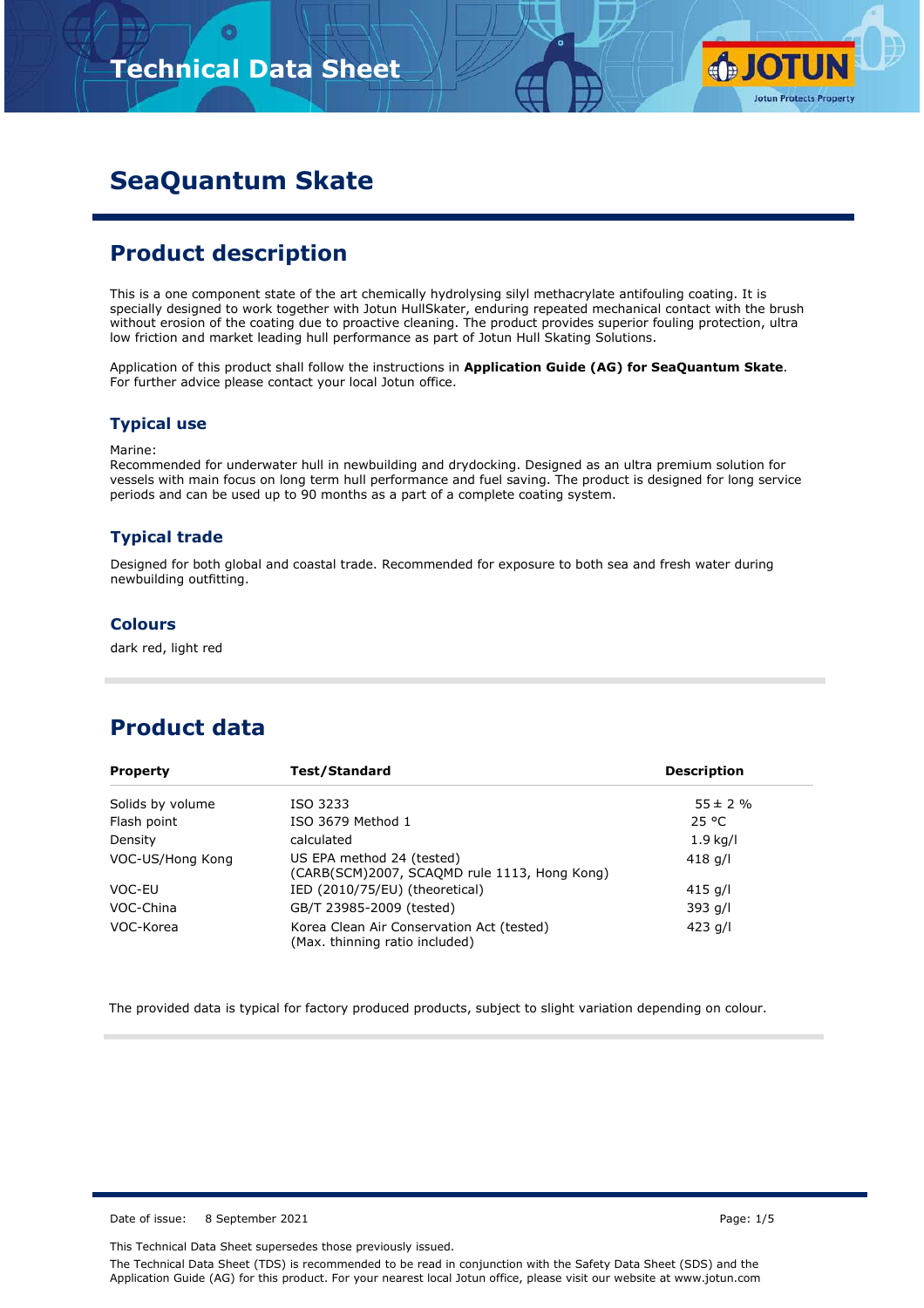

### **Film thickness per coat**

#### **Typical recommended specification range**

| Dry film thickness         |  | 75 - 175 µm  |                               |
|----------------------------|--|--------------|-------------------------------|
| Wet film thickness         |  | 135 - 320 µm |                               |
| Theoretical spreading rate |  |              | $7.3 - 3.1$ m <sup>2</sup> /l |

Max total DFT for multiple coats in the antifouling system: 600 µm

# **Surface preparation**

To secure lasting adhesion to the subsequent product all surfaces shall be clean, dry and free from any contamination.

#### **Surface preparation summary table**

|                  |                                                                                                                                                                                                                                                                                                                                                                                              | <b>Surface preparation</b>                                                                                                                                                                                                                                                                                                                                                                   |  |  |  |
|------------------|----------------------------------------------------------------------------------------------------------------------------------------------------------------------------------------------------------------------------------------------------------------------------------------------------------------------------------------------------------------------------------------------|----------------------------------------------------------------------------------------------------------------------------------------------------------------------------------------------------------------------------------------------------------------------------------------------------------------------------------------------------------------------------------------------|--|--|--|
| <b>Substrate</b> | Minimum                                                                                                                                                                                                                                                                                                                                                                                      | Recommended                                                                                                                                                                                                                                                                                                                                                                                  |  |  |  |
| Coated surfaces  | New tie coat or new antifouling:<br>Remove any contamination that could<br>interfere with the intercoat adhesion.<br>Exceeding maximum recoat intervals<br>will require cleaning/abrading and/or<br>application of additional coats,<br>depending on condition.<br>Aged antifouling with leached layer:<br>Removal by thorough fresh water<br>washing at minimum nozzle pressure<br>200 bar. | New tie coat or new antifouling:<br>Remove any contamination that could<br>interfere with the intercoat adhesion.<br>Exceeding maximum recoat intervals<br>will require cleaning/abrading and/or<br>application of additional coats,<br>depending on condition.<br>Aged antifouling with leached layer:<br>Removal by thorough fresh water<br>washing at minimum nozzle pressure<br>340 bar. |  |  |  |

# **Application**

### **Application methods**

The product can be applied by

| Spray:  | Use airless spray.                                                           |
|---------|------------------------------------------------------------------------------|
| Brush:  | May be used. Care must be taken to achieve the specified dry film thickness. |
| Roller: | May be used. Care must be taken to achieve the specified dry film thickness. |

Date of issue: 8 September 2021 **Page: 2/5** 

This Technical Data Sheet supersedes those previously issued.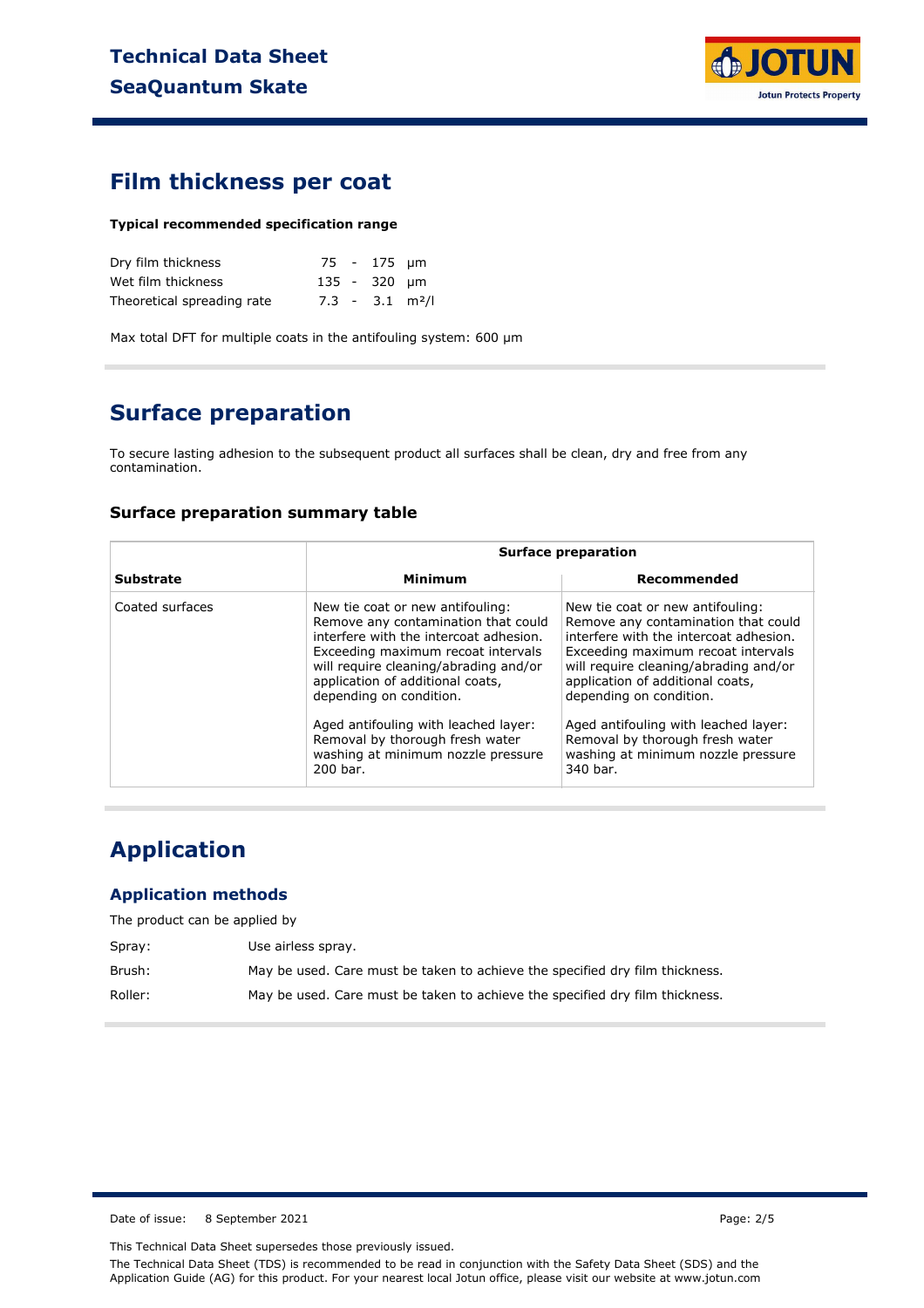

#### **Product mixing**

Single pack

#### **Thinner/Cleaning solvent**

Thinner: Jotun Thinner No. 7

#### **Guiding data for airless spray**

| Nozzle tip (inch/1000):       | 21-31              |
|-------------------------------|--------------------|
| Pressure at nozzle (minimum): | 150 bar / 2100 psi |

## **Drying and Curing time**

| Substrate temperature     | $-10\degree$ C $0\degree$ C $10\degree$ C 23 $\degree$ C 40 $\degree$ C |                          |       |  |
|---------------------------|-------------------------------------------------------------------------|--------------------------|-------|--|
| Surface (touch) dry       | 8 h                                                                     | 2 h 45 min 30 min 30 min |       |  |
| Dry to over coat, minimum | 27 h                                                                    | 16h 9h 7h                | - 6 h |  |
| Dried/cured for immersion | 39 h                                                                    | 24h 10h 9h               | -8 h  |  |

For maximum overcoating intervals, refer to the Application Guide (AG) for this product.

The dried/cured for immersion data in the above table is the time required until the product is ready for sailing. For mechanical resistance to fenders and similar equipment longer drying times may be required. Please consult the Application Procedure for further advice.

When high film thickness is applied the antifouling will stay soft longer. To enable hull roughness reading when two or more antifouling coats are applied in rapid succession it is recommended to double the minimum time for immersion.

Drying and curing times are determined under controlled temperatures and relative humidity below 85 %, and at average of the DFT range for the product.

Surface (touch) dry: The state of drying when slight pressure with a finger does not leave an imprint or reveal tackiness.

Dry to over coat, minimum: The recommended shortest time before the next coat can be applied.

Dried/cured for immersion: Minimum time before the coating can be permanently immersed in sea water.

## **Recommended type of primer**

Anticorrosive primer system suitable for purpose. Recommended tie coat for the subsequent antifouling coat is: Safeguard Universal ES or

Safeguard Plus

Date of issue: 8 September 2021 **Page: 3/5** 

This Technical Data Sheet supersedes those previously issued.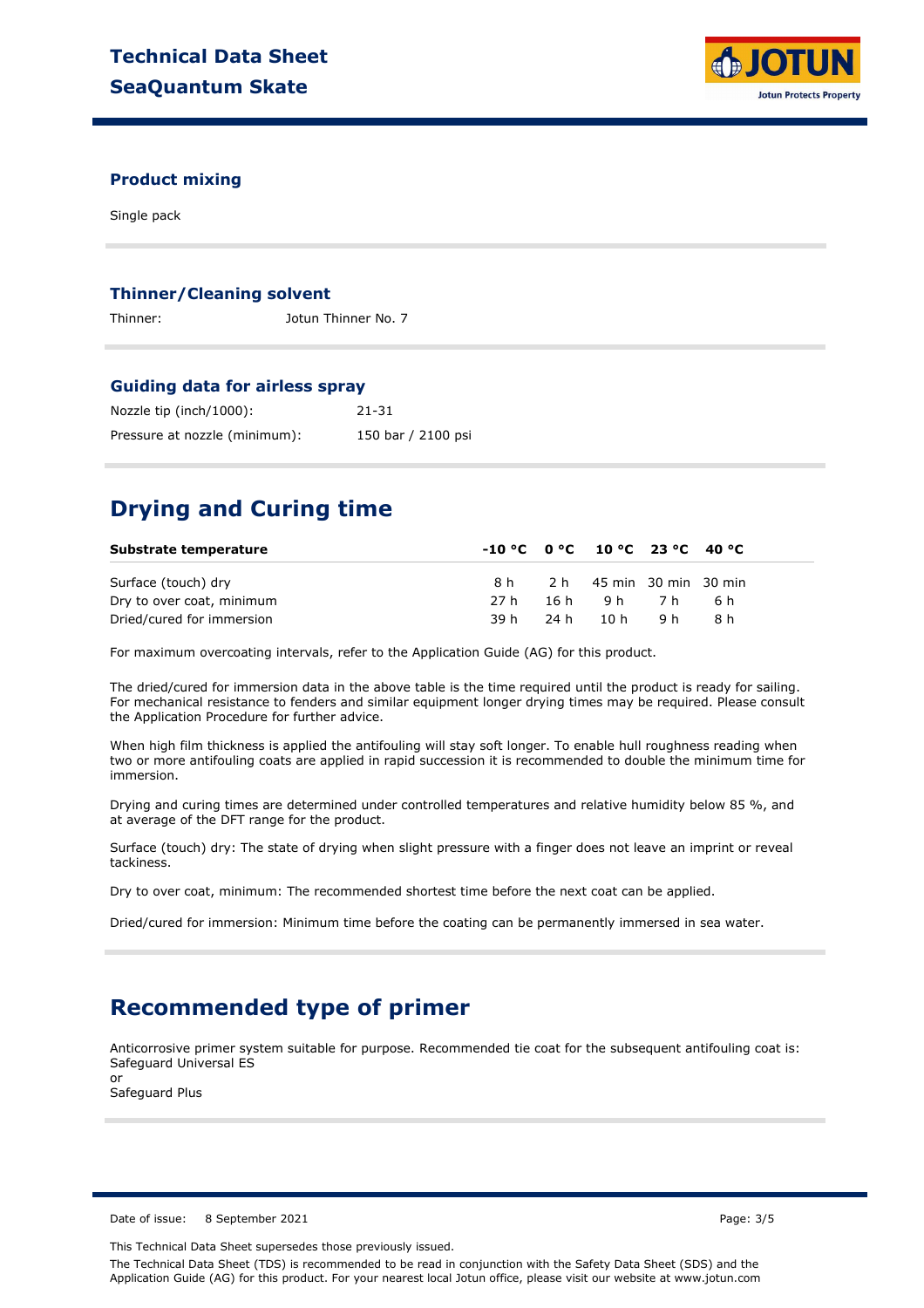

## **Packaging (typical)**

|                  | Volume   | <b>Size of containers</b> |  |  |
|------------------|----------|---------------------------|--|--|
|                  | (litres) | (litres)                  |  |  |
| SeaQuantum Skate | 20       | 20                        |  |  |

The volume stated is for factory made colours. Note that local variants in pack size and filled volumes can vary due to local regulations.

## **Storage**

The product must be stored in accordance with national regulations. Keep the containers in a dry, cool, well ventilated space and away from sources of heat and ignition. Containers must be kept tightly closed. Handle with care.

Storage temperature not to exceed 35 °C.

### **Shelf life at 23 °C**

SeaQuantum Skate 9 month(s)

In some markets commercial shelf life can be dictated shorter by local legislation. The above is minimum shelf life, thereafter the paint quality is subject to re-inspection.

## **Caution**

This product is for professional use only. The applicators and operators shall be trained, experienced and have the capability and equipment to mix/stir and apply the coatings correctly and according to Jotun's technical documentation. Applicators and operators shall use appropriate personal protection equipment when using this product. This guideline is given based on the current knowledge of the product. Any suggested deviation to suit the site conditions shall be forwarded to the responsible Jotun representative for approval before commencing the work.

# **Health and safety**

Please observe the precautionary notices displayed on the container. Use under well ventilated conditions. Do not inhale spray mist. Avoid skin contact. Spillage on the skin should immediately be removed with suitable cleanser, soap and water. Eyes should be well flushed with water and medical attention sought immediately.

## **Colour variation**

When applicable, products primarily meant for use as primers or antifoulings may have slight colour variations from batch to batch. Such products and epoxy based products used as a finish coat may chalk when exposed to sunlight and weathering.

Colour and gloss retention on topcoats/finish coats may vary depending on type of colour, exposure environment such as temperature, UV intensity etc., application quality and generic type of paint. Contact your local Jotun office for further information.

# **Disclaimer**

Date of issue: 8 September 2021 **Page: 4/5** 

This Technical Data Sheet supersedes those previously issued.